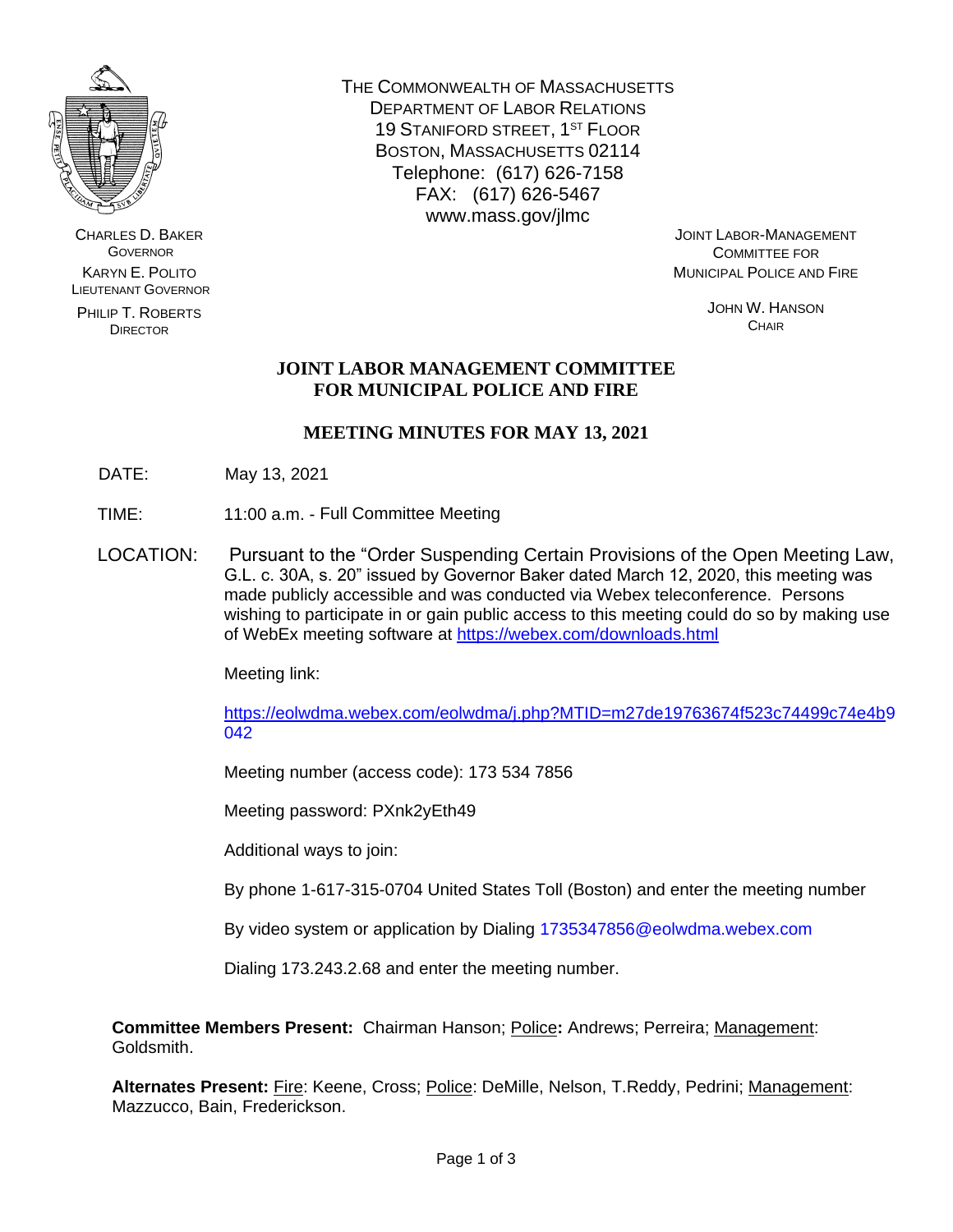**Staff Present:** Cummings**,** Driscoll**,** Hubley, Morgado.

**Others Present:** Philip Roberts (DLR)

## **OPEN SESSION**

Chairman Hanson called the meeting to order at 11:05 A.M.

The meeting was recorded by Chairman Hanson.

#### o *Administrative updates:*

o Vote to accept the full Committee meeting minutes from April 22, 2021.

**Motion by Goldsmith, seconded by Keene: to accept the minutes from the Committee meeting on April 22, 2021.**

## **The Motion passed unanimously.**

#### o *Chairman's report:*

Chairman Hanson informed the Committee that the new guidelines for 3(a) hearings and investigations have been emailed to the labor relations community.

Chairman Hanson and Mr. Roberts discussed DLR and the JLMC moving out of the Hurley Building, 19 Staniford Street, and moving to Lafayette City Center, 2 Avenue de Lafayette, Boston, as well as the continuation of telework.

## *Review and Act on the following Petition, Jurisdiction and Awaiting Funding List (AFL) Cases:*

| Case No.       | Organization              | <b>Mediator/Sr. Staff</b> | <b>Topic/Vote/Action</b> |
|----------------|---------------------------|---------------------------|--------------------------|
| 1. JLM-20-7995 | Kingston Police Superiors | DC.GD                     | Vote to Arbitration      |

Chairman Hanson informed the Committee that the union had filed a charge against the town at DLR alleging bad faith mediation related to the JLMC mediation process in this case. Chairman Hanson said that he would formally request that DLR refer the charge to the JLMC for processing by the 3(a) Panel and that the case would be brought back to the Committee at a future date. Chairman Hanson recommended no action on this item. There was no objection.

#### **No Action.**

Mr. Driscoll briefed the Committee.

#### **Motion by Andrews, seconded by Goldsmith: to move the case to Awaiting Funding.**

#### **The Motion passed unanimously.**

| 3. JLM-20-8164 | Melrose Fire | JOEH, DJM | Voluntary 3(a) Agreement |
|----------------|--------------|-----------|--------------------------|
|----------------|--------------|-----------|--------------------------|